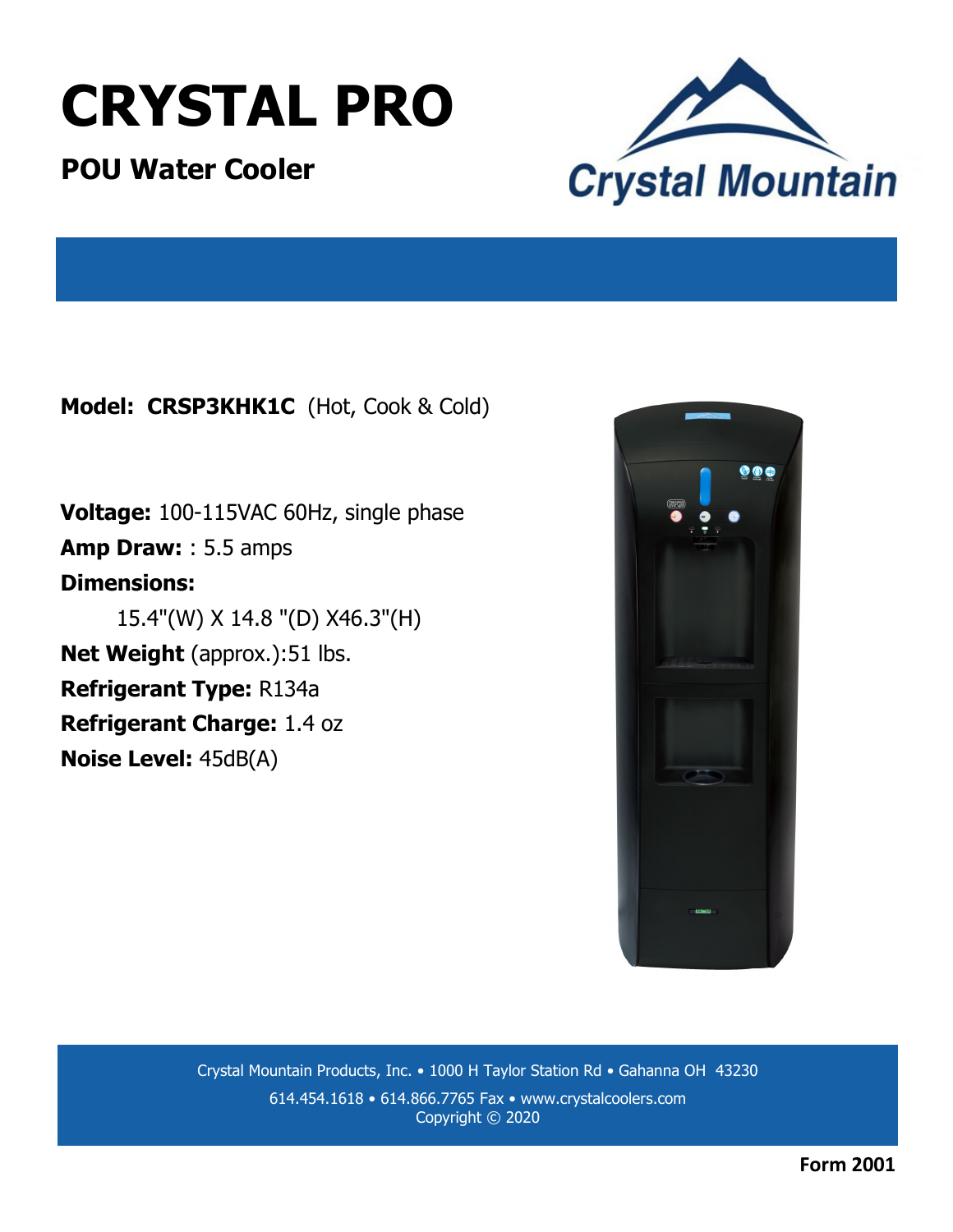## **PARTS DIAGRAM: CRSP3KHK1C**

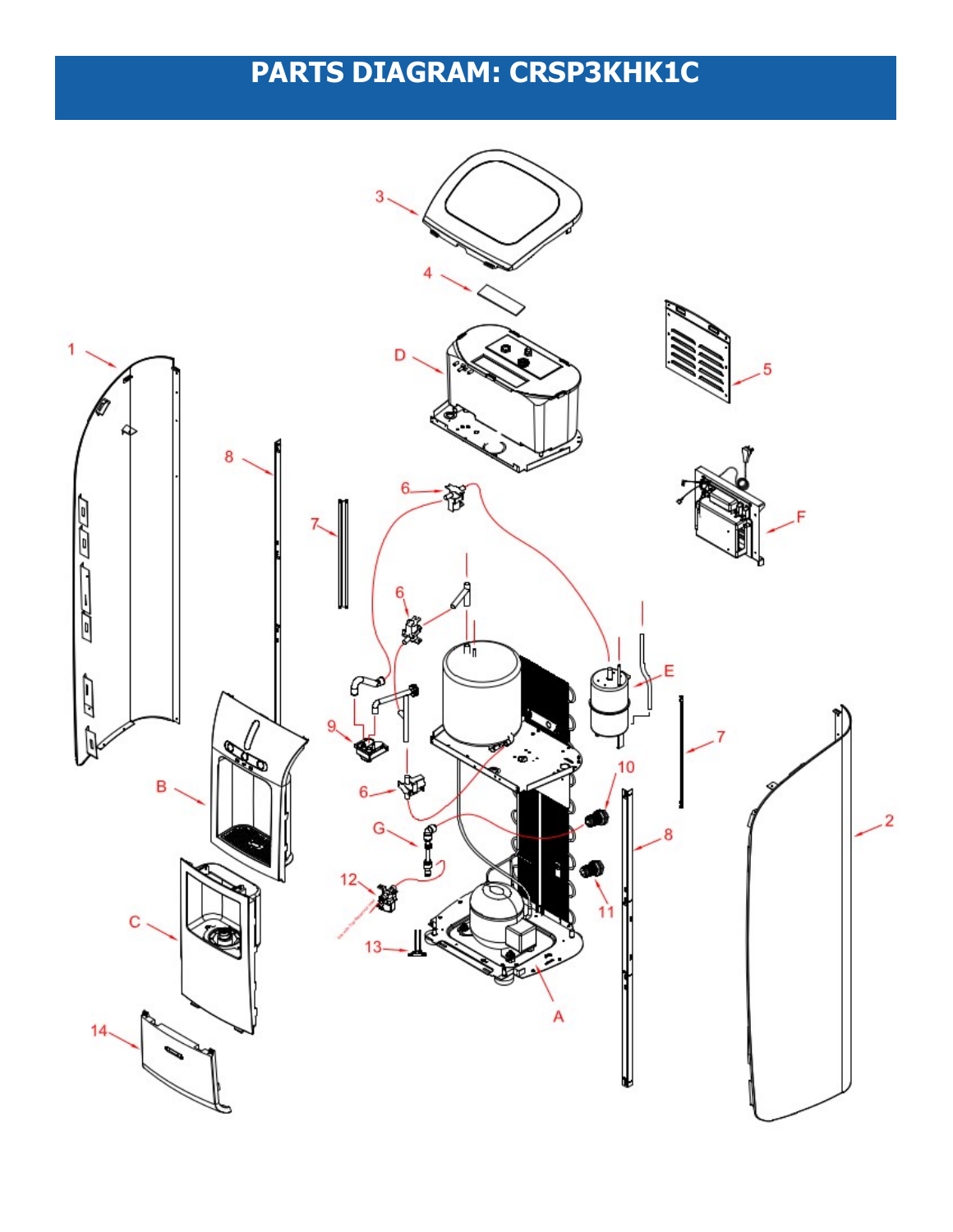### PARTS DIAGRAM DETAIL: CRSP3KHK1C

**B** Upper Front Panel Assembly



D Top Shelf + Top Reservoir Assembly



- F PCBA + PCBA BOX Assembly  $F7$ F<sub>6</sub>  $F2$ E Hot Tank Assembly E<sub>3</sub> T E4  $E1$ E<sub>2</sub>
- A Refrigeration System



G 3/8in PushFit Connector Assembly C Middle Front Panel Assembly



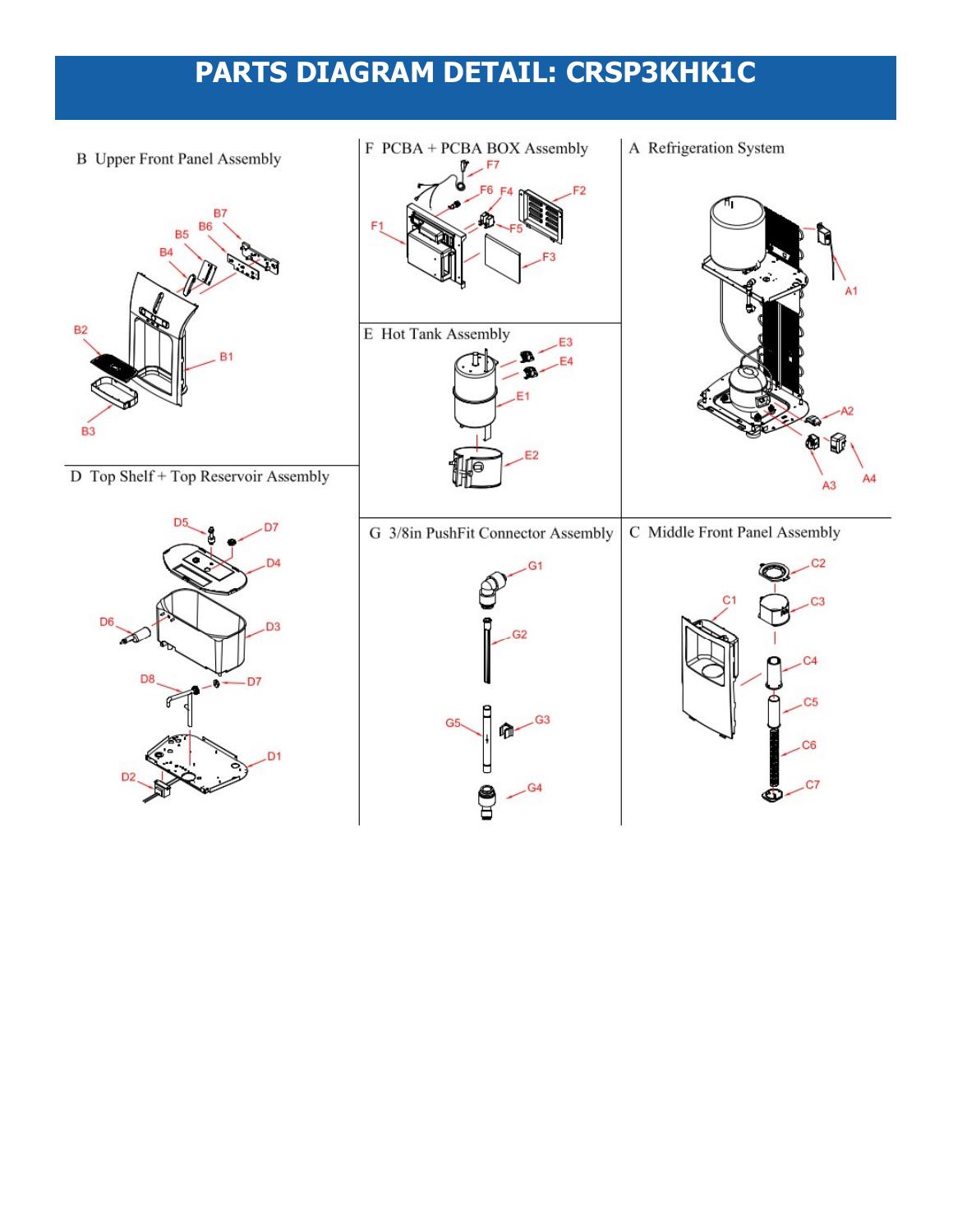## **PARTS LISTING: CRSP3KHK1C**

| <b>DESCRIPTION</b>              | <b>Part Number</b> |
|---------------------------------|--------------------|
| 1                               |                    |
| 2                               |                    |
| 3<br>4                          |                    |
| 5                               |                    |
| 6                               |                    |
| 7                               |                    |
| 8                               |                    |
| 9                               |                    |
| 10<br>11                        |                    |
| 12                              |                    |
| 13                              |                    |
| 14                              |                    |
|                                 |                    |
| A1 Cold Control 2000004 2000004 |                    |
|                                 |                    |
|                                 |                    |
|                                 |                    |
|                                 |                    |
|                                 |                    |
|                                 |                    |
|                                 |                    |
|                                 |                    |
|                                 |                    |
|                                 |                    |
|                                 |                    |
|                                 |                    |
|                                 |                    |
|                                 |                    |
|                                 |                    |
|                                 |                    |
|                                 |                    |
|                                 |                    |
|                                 |                    |
|                                 |                    |
|                                 |                    |
|                                 |                    |
|                                 |                    |
|                                 |                    |
| E Hot Tank Assy                 |                    |
|                                 |                    |
|                                 |                    |
|                                 |                    |
| F.                              |                    |
|                                 |                    |
|                                 |                    |
|                                 |                    |
|                                 |                    |
|                                 |                    |
|                                 |                    |
|                                 |                    |
|                                 |                    |
|                                 |                    |
|                                 |                    |
|                                 |                    |
|                                 |                    |
| Parts Not Shown                 |                    |
|                                 |                    |
|                                 |                    |